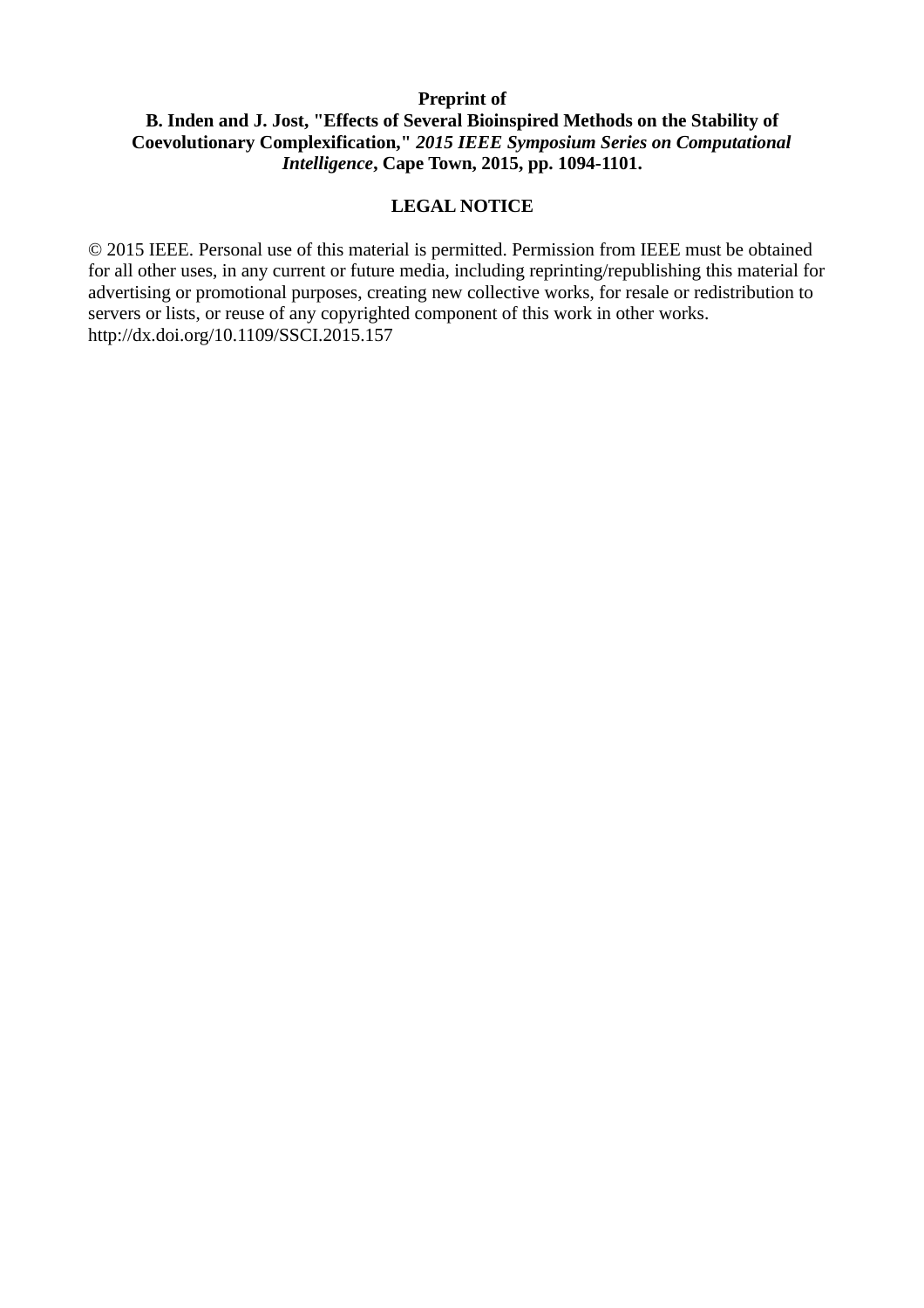# Effects of several bioinspired methods on the stability of oevolutionary omplexi
ation

Benjamin Inden Department of Computer Science and Technology University of Bedfordshire Luton, United Kingdom benjamin.inden@beds.ac.uk Řг.

Jürgen Jost Max Planck Institute for Mathematics in the Sciences Leipzig, Germany jost@mis.mpg.de Santa Fe Institute Santa Fe, New Mexi
o, USA

# Abstra
t

We study conditions for sustained growth of complexity in an abstract model of parasitic coevolution. Previous research has found that complexification is hard to a
hieve if the evolution of the symbiont population is onstrained by the hosts but the evolution of the hosts is un
onstrained, or, more generally, if the task difficulty is much higher for the symbionts than for the hosts. Here we study whether three bioinspired methods known from previous resear
h on a
hieving stability in coevolution (balancing, niching, and reduced resistance) can restore complexification in such situations. We find that reduced resistance, and to a lesser degree niching, are successful if applied together with trun
ation sele
tion, but not if applied together with fitness proportional selection.

#### **Introduction**  $\mathbf{1}$

Evolutionary algorithms have been used successfully to solve various optimization problems in
luding for

s
heduling, symboli regression in astronomy, optimizing antenna designs and shapes of car parts, finding electronic circuits that perform a given function, and game playing (e.g.,  $[1, 2]$ ). In the field of evolutionary roboti
s, they are used to evolve topologies and onne
tion weights of neural networks that in turn control robot behavior [3]. However, when evolution is used to create robot behavior, the resulting omplexity is typi
ally rather limited, espe
ially if ompared to the results of more traditional engineering methods. It is therefore desirable to better understand how evolutionary pro
esses an lead to the emergen
e of omplex adaptations, and what kinds of adaptations they an produ
e.

In theoreti
al biology (where these questions are also important), it is well understood that direct evolution towards a fixed target cannot produce some kinds of complexity  $[4]$ . Coevolutionary processes, on the other hand, an over
ome some of these limitations [5]. Within the field of evolutionary computation, it has been found that the oevolution of solution andidates with solution quality tests an lead to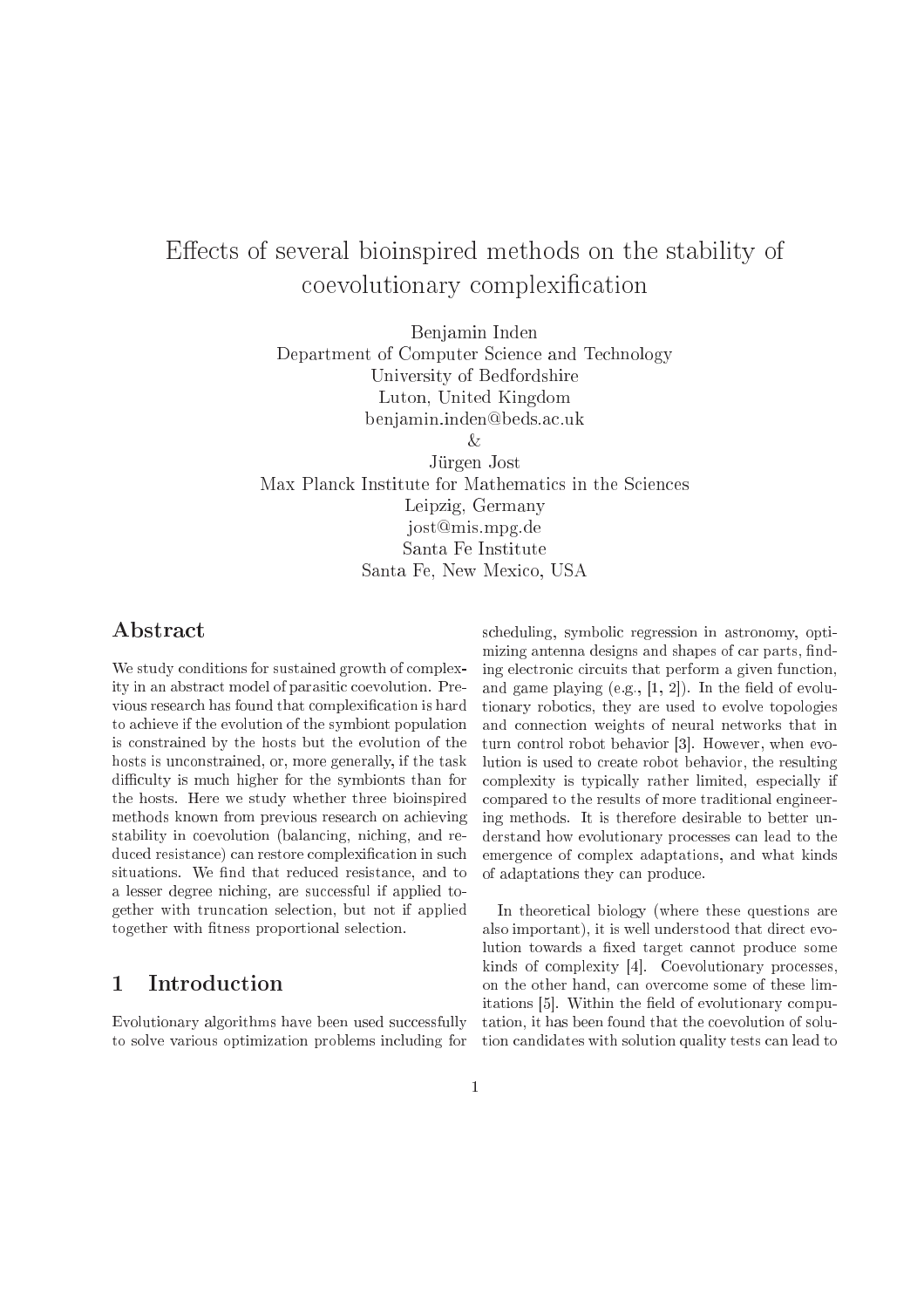better results than direct evolution of solution candidates against a static fitness function  $[6]$ . Obviously, oevolution an provide a path of in
remental learning for autonomous agents. However, oevolutionary dynami
s an also lead to undesired out
omes. Well known problems are:

- Disengagement: One population be
omes vastly superior to the other su
h that no gradient for learning is available any more;
- Overspecification: One population becomes very sucessful in intera
tions with the parti
ular individuals of the other population, but lacks sufficient generality;
- Strategy cycling: Populations cannot find a generally superior strategy, but only strategies that are successful against some types of interaction partners (cf. the "rock /paper / scissors game), which leads to the cyclic re-emergence of simple strategies that are successful only against the currently present intera
tion partners.

A number of te
hniques have been used to prevent or redu
e su
h problems:

- Redu
ed virulen
e: Sele
ting for individuals in the superior population that are less than optimal can prevent disengagement  $[7]$ ;
- Balancing: Reducing the speed of evolution (i.e., inreasing generation length) for one population an help the other not to loose track [8];
- Niching: If the resources that can be provided by the interaction with one particular hosts are limited and have to be shared by all symbionts, this an enhan
e diversity in the symbiont population  $[9, 10]$ , which makes the population more adaptable in the long run;
- Spatial structure: Only allowing local interactions between symbionts and hosts and/or for selection within one population can also promote diversity  $[6, 11]$ ;

Hall of fame oevolution: If individuals have to ompete against intera
tion partners from previous generations as well, this an prevent strategy cycling [8].

So far, oevolution has been typi
ally used either for solving fixed problems like function approximation  $(e.g., [6])$  or for finding desired behaviors in evolutionary robotics  $(e.g., [12])$ , and success has been defined mainly either subjectively by inspection of evolved behavior, or as reaching the fixed goal. While a certain amount of complexification will typically have to occur in coevolutionary robotics for the emergence of an interesting strategy (e.g.,  $[13]$ ), this complexifiation is typi
ally neither the main fo
us, nor is it expli
itly measured. In fa
t, omplex strategies do not ne
essarily orrespond to omplex internal stru
 tures of agents. They can also arise by interaction with a sufficiently complex environment [14]. However, natural agents typi
ally have mu
h more omplex internal stru
tures (e.g., nervous systems) than have artificially evolved agents. Furthermore, their behavioral omplexity far ex
eeds the omplexity so far achieved in artificial evolution. Besides, within a given environment, there is ertainly a orrelation between the internal omplexity and the omplexity of the behavior. It is therefore desirable to study more explicitly which conditions can lead to coevolutionary complexification of autonomous agents. The type of complexification that we are interested in is not just an in
rease in the number of omponents. We are interested in the number of components that, taken together, solve a parti
ular problem arising as a onsequen
e of the need to survive and reprodu
e, or in other words, that an be seen as performing a parti
ular fun
tion.

Abstra
t models of oevolution allow measurements of complexity, and make identification of the factors leading to complexity more easy. Previous research on coevolutionary number games  $(e.g., [15])$ may provide a starting point. However, this resear
h was targeted at other questions about coevolutionary dynami
s, and the used en
odings (single numbers or ve
tors of a few omponent numbers) do not provide the potential for complexification. Previous biological research on "Gene for Gene" coevolution models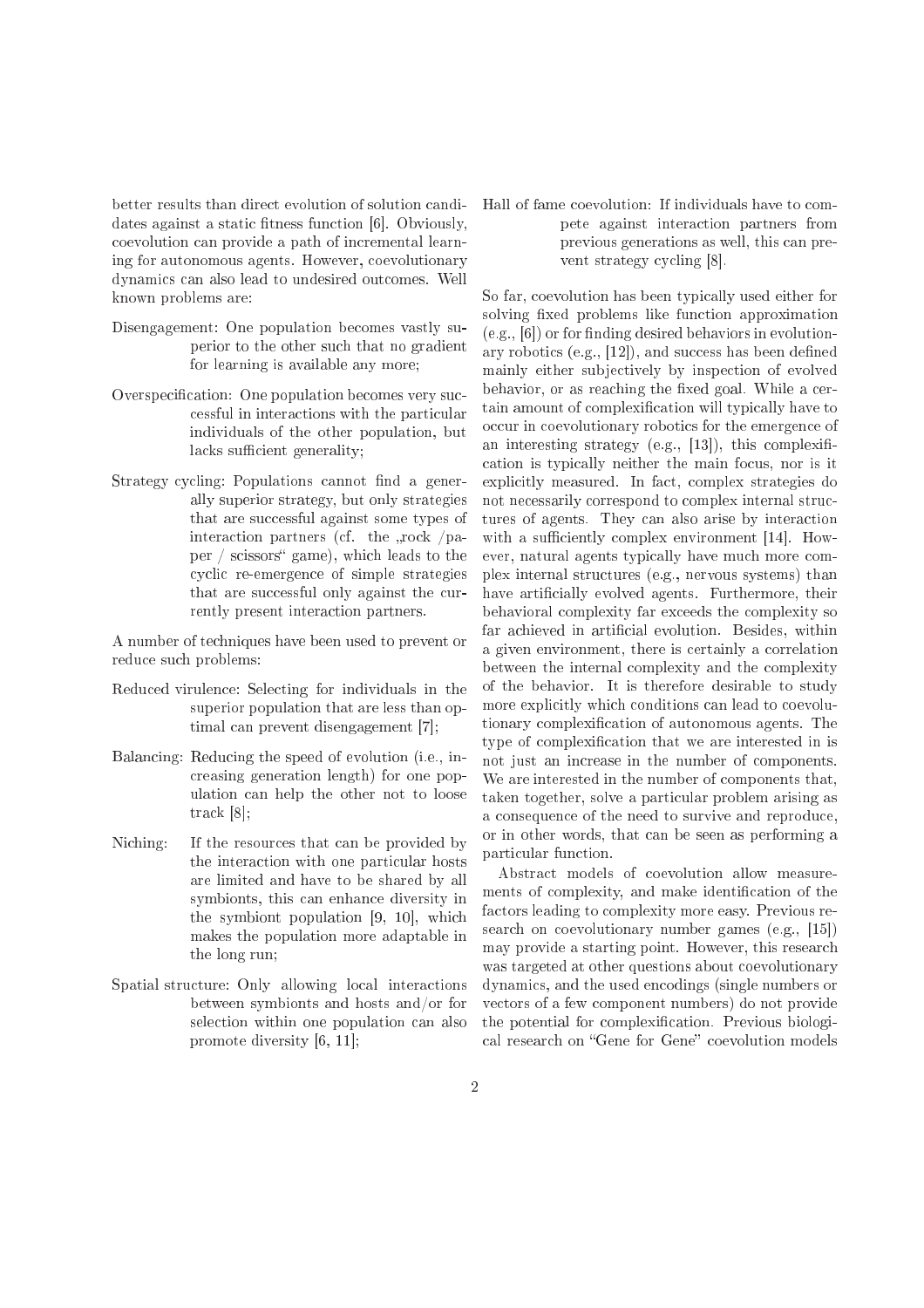and various related extensions  $[16, 17]$  has focused on the dynamics of one gene or a fixed number of genes with several (typically 2) alleles each that can make a host resistant to infection, or a pathogen virulent. In these models, the more powerful alleles typically incur fitness costs, and the distributions of alleles over time in the two populations are studied. These models are not on
erned with questions of omplexi
ation over time or the difficulties of finding powerful alleles in the first place, and "arms races"  $[18]$  arising in these models typically consist of cycles where the frequencies of a finite number of different strategies in the populations in
rease and de
rease.

Further theoreti
al biology resear
h on oevolution has been done using the Webworld family of models [19]. In the basic Webworld model, a species is characterized by a fixed size list of features. It interacts with species that have other features as defined by a randomly initialized feature interaction matrix. The model consists of phases were species sizes are computed iteratively by means of differential equations until the food web be
omes stable. In between these phases, new species are created by randomly changing the feature lists of existing species. This model has been extended such that the number of features of a spe
ies an vary within bounds, and a growth in omplexity has been observed in the extended model, although the reasons for that growth were not entirely  $clear$  [20].

Only very few models have been created to study complexification with abstract individual based models so far. The Foodchain model [21] models symmetric competitive coevolution between individuals that are strings of letters with a fixed length. Some letters an be used for atta
k, others for defense, and the rest have no fun
tion. Mat
hing is done between sequen
es of atta
k and defense letters present in the genome of two individuals to determine whi
h one gains from the intera
tion. Point mutations and dupli
ations are used in an evolutionary pro
ess that leads to complexification, i.e., a growth of functional subsequen
es in the genomes. One of us has published more general work on number sequen
e games [22]. It was shown in this work that complexification can occur in models of mutualism, parasitism, and ommensalism between two spe
ies. In some ases, the growth of omplexity was apparently unbounded. It has also been argued that these models therefore fulfill a previous formal definition of open-ended evolution [23]. Those few systems that were designed to fulfill this definition before were either very complex, making it hard to understand why they exhibited this open-ended evolution,  $[24]$ , or relied on diversity rather than complexification to produce open-ended evolution [25]. In the new model, the influence of different mutation and selection methods, as well as that of relative task difficulties for the two species, were also investigated. It turned out that significant and sustained complexification only occurs in these models if the task difficulty for the symbionts is not much more difficult for the hosts. Of course, when working with more realistic tasks (e.g., in evolutionary robotics), the task difficulty for the various populations is unknown in advan
e. Therefore, it is desirable to have a method of coevolution that can achieve complexification over a wide range of task difficulty ratios. We study here whether three of the above mentioned te
hniques an ontribute to this goal. We fo
us on balan
ing, ni
hing, and redu
ed virulen
e (the last method is alled redu
ed resistan
e here because unlike in the work where the method was introdu
ed, it is applied to the host population here, not to the symbiont population). These methods are applied on parasitic coevolution (the mutualistic case is not of interest here because as it has been defined in  $[22]$ , the task difficulty is always the same for both populations). Furthermore, because previous research has indicated that complexification in these s
enarios also depends on the used sele
tion method (with trun
ation sele
tion typi
ally leading to faster and more stable complexification than fitness proportional selection), we conduct experiments using both truncation selection and fitness proportional sele
tion here.

# 2 Methods

#### 2.1 Number sequen
e games

There are two populations in the number sequen
e games studied here. The genotype  $-$  and the phe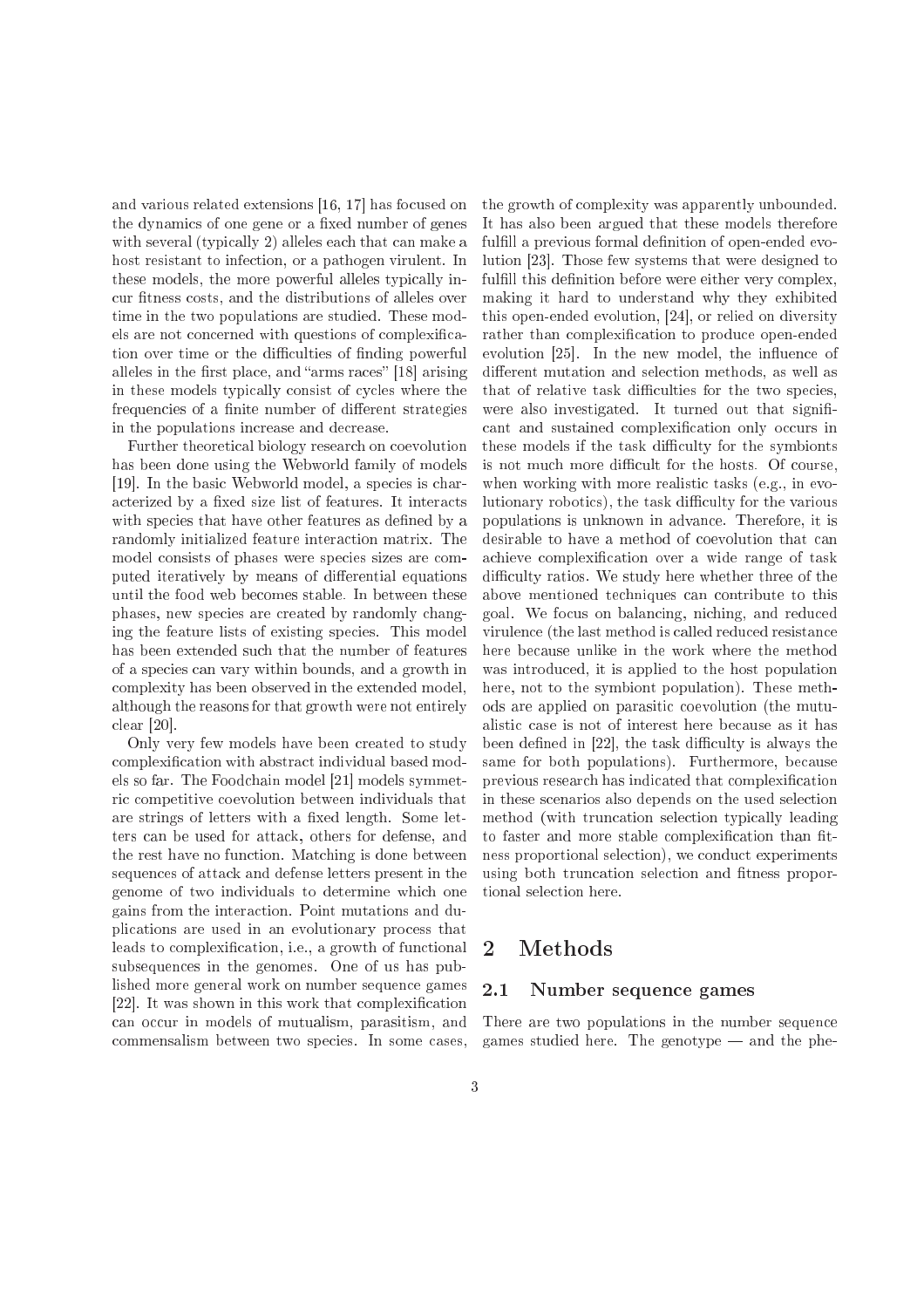notype  $\sim$  of a member of either population is a sequence of numbers. These numbers can, for example, represent enzymes that need to be expressed in a parti
ular temporal order, or behavioral primitives that an be omposed to rea
h a ertain goal. Typi
al parasitic scenarios include host defense enzymes, and orresponding neutralizing parasite enzymes, or behavioral primitives in a pursuit and evasion s
enario.

In every generation, each organism in one population is tested against every organism in the other population. In the basi parasiti model, symbionts gain a fitness bonus for every host organism whose number sequen
e they ompletely mat
h. This means that there must be pairwise mat
hes between orresponding host and symbiont numbers. This pairwise mat
hing is performed until either only the host sequen
e ends (the symbiont wins), only the symbiont sequence ends (the host wins), both sequences end  $($ the symbiont wins $)$ , or a wrong number event occurs in the host sequen
e (the symbiont wins). A wrong number event means that the defense produ
ed by the host is ineffective because it violates externally provided onstraints. To use su
h onstraints in the parasitic model has proved to be beneficial in previous resear
h on the model be
ause otherwise the problem to be solved by the symbionts (whi
h have to exactly match the host numbers) is much more difficult than the problem to be solved by the hosts (whi
h an hoose any number), whi
h normally leads to the hosts es
aping from the symbionts early in evolution. We will report experiments below where we remove these onstraints. A mat
h between two numbers is defined as equality here, but other relations (like omplement) would be equivalent as long as they do not hange the number of possible solutions.

Each fitness bonus has a value of 1.0. To arrive at the final fitness of an organism, these bonuses are added, and then a fitness contribution due to genome length  $f_l(o) = c_{lp} \exp(-0.1 \cdot [genome length])$ is added, where  $c_{lp}$  is a constant that determines the osts of adding and maintaining further genes.

The externally imposed onstraints on the host number sequen
e are designed to ensure that only a fraction  $1/n_p$  of the newly added genes will be effective, so the space of host solutions is constrained exa
tly as mu
h as the spa
e of symbiont solutions

(where also only one number will mat
h at a given position). In principle, a random number could be drawn for ea
h sequen
e position at various stages during oevolution when the onstraint information is needed for the first time, but it is equivalent (and easier to implement) to hoose the whole onstraint sequence once at the beginning of evolution. Because this sequence is of potentially infinite length, we take the following rule-base approach: The first number in the sequen
e must be 1, and a number at position  $n+1$  must have the value  $v(n+1) = (v(n)+1)\%n_p$ , where  $0..n_p-1$  is the range of possible gene values and '%' denotes the modulo operation. Thus, the only effective gene sequence of length  $n < n_p$  takes the form  $[1, ..., n]$ . Now the resulting sequence is obviously one of high regularity and therefore low algorithmi (Kolmogorov) omplexity, but it should be noted that neither the genetic system nor the fitness function (apart from this onstraint) use any notion of neighborhood of numbers, and there is no way of predi
ting future onstraints based on previously seen onstraints with the simple genetic representation and mutation operators that we use here, so we ould equivalently use any other onstraint sequen
e, in
luding a ompletely random one.

Simple fitness proportional selection (without any elite mechanism) and truncation selection (where 10% of the population is used as parents) is used. All experiments use a well-mixed population without any spatial stru
ture.

### 2.2 Genetic representation and operators

As already mentioned, the genome is basically a sequen
e of numbers. Three mutation operators are used on these sequen
es: add a number (with probability 0.2), delete a number (with probability 0.1), and hange a number (with probability 0.2). Values are always randomly drawn with uniform probabilities over the whole range. The operations are only applied at the end of the sequen
e. Previous resear
h has shown that if mutations are applied with equal probabilities over the whole sequence length, complexification becomes slower and much less stable, and typically needs very strong selection to be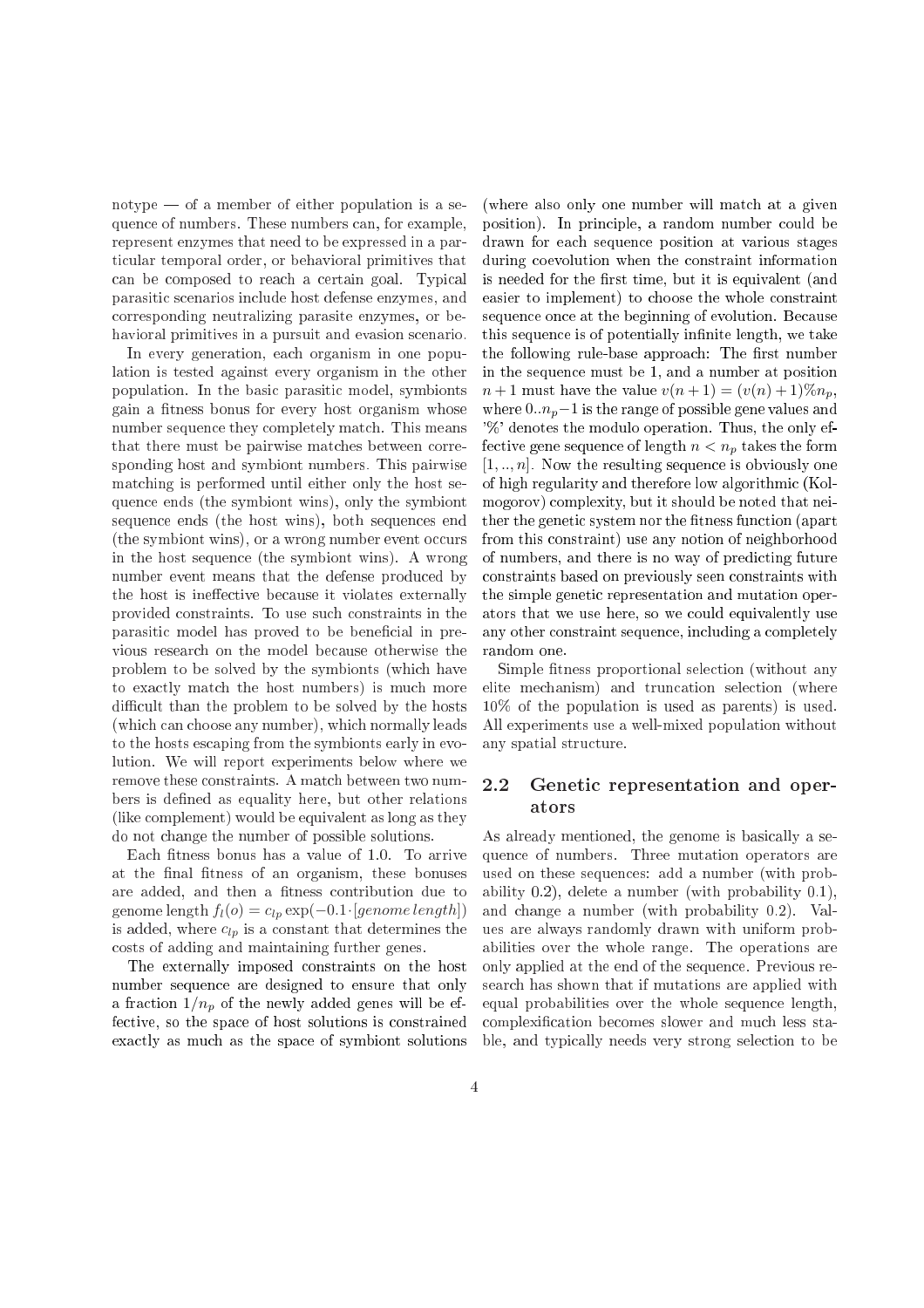

Figure 1: Measuring irreducible functional unit size (IFUS) in symbionts. In this example, the host population size is 3, and the symbiont sequen
e mat
hes all host sequences. IFUS is defined as the maximum of the number of irredu
ible sites in a mat
hing sequence, where irreducible means that there is no intermediate reward provided by other mat
hes.

maintained at all  $[22]$ . We have argued elsewhere that applying mutations only to the most re
ently evolved elements an not only be onsidered as a useful simple "extreme case " model of certain biological scenarios, but can also lead to sustained complexification of solutions in evolutionary robotics [26].

All populations are seeded with a common ancestor that has a random sequence of length 1. Recombination is not used in the experiments reported here.

#### 2.3 Measuring out
omes of oevolution

As in previous research  $[22]$ , we calculate *irreducible* functional unit size (IFUS) for organisms in the symbiont population. This is done by iterating over all ases where an organism from the symbiont population mat
hes an organism from the host population in a given generation (see Fig. 1). The sites in the symbiont genome that participated in that match are marked. All sites that also participated in shorter mat
hes in the given generation are unmarked again. IFUS is then defined as the maximum of the number of marked sites over all mat
hes. The highest su
h values are re
orded every generation. Be
ause IFUS takes into account only sites that participated in a
hieving a mat
h, it does not just measure sequence length, but complexity of function. Because it ignores sites participating in other matches, it may a
tually underestimate omplexity. Nevertheless, as explained in  $[22]$ , it allows to study some interesting questions about the apabilities of evolutionary pro esses, and we kept it here for omparability to the earlier research. A variant of the measure, functional unit size (FUS), is calculated without unmarking sites that participated in shorter matches. Its value, which is not reported here, is typically higher by a small onstant than that of IFUS in oevolutionary simulations su
h as those reported here.

#### 2.4 Redu
ed resistan
e

Starting from the observation that pathogens that kill their host often do less well in the long run, a method alled redu
ed virulen
e was introdu
ed in [7], where symbionts that only win a fraction  $\lambda$  of the ontests that the best adapted symbiont wins get optimal fitness. Here, we deal with the problem of escaping hosts, so we modify the fitness of hosts cor-

respondingly: 
$$
f_{adj} = f_{best} \left( \frac{2 \frac{fraw}{f_{best}}}{\lambda} - \frac{\left(\frac{fraw}{f_{best}}\right)^2}{\lambda^2} \right)
$$
. This

equation des
ribes a parabola that has its maximum at  $\lambda$ . The fitness adjustment could be viewed as modeling in a very simple way the phenomenon that hosts that invest a lot into defense an spend less energy for other functions, e.g. reproduction, and are therefore disadvantaged as ompared to hosts that invest less in defense. By default,  $\lambda = 0.75$  as in previous work.

### 2.5 Balan
ing

In nature, hosts (e.g., mammals or birds) often have longer generation times than symbionts (e.g., viruses or ba
teria). This provides biologi
al motivation for redu
ing the speed of evolution for the hosts in order to help the symbionts not to loose tra
k. Preliminary experiments where fixed generation ratios between host and symbiont populations between 1:2 and 1:20 were used have not shown mu
h promise. Therefore, we here focus on a method similar to balancing as introduced in  $[8]$ : A new generation of hosts is only reated if, in the previous generation, no host won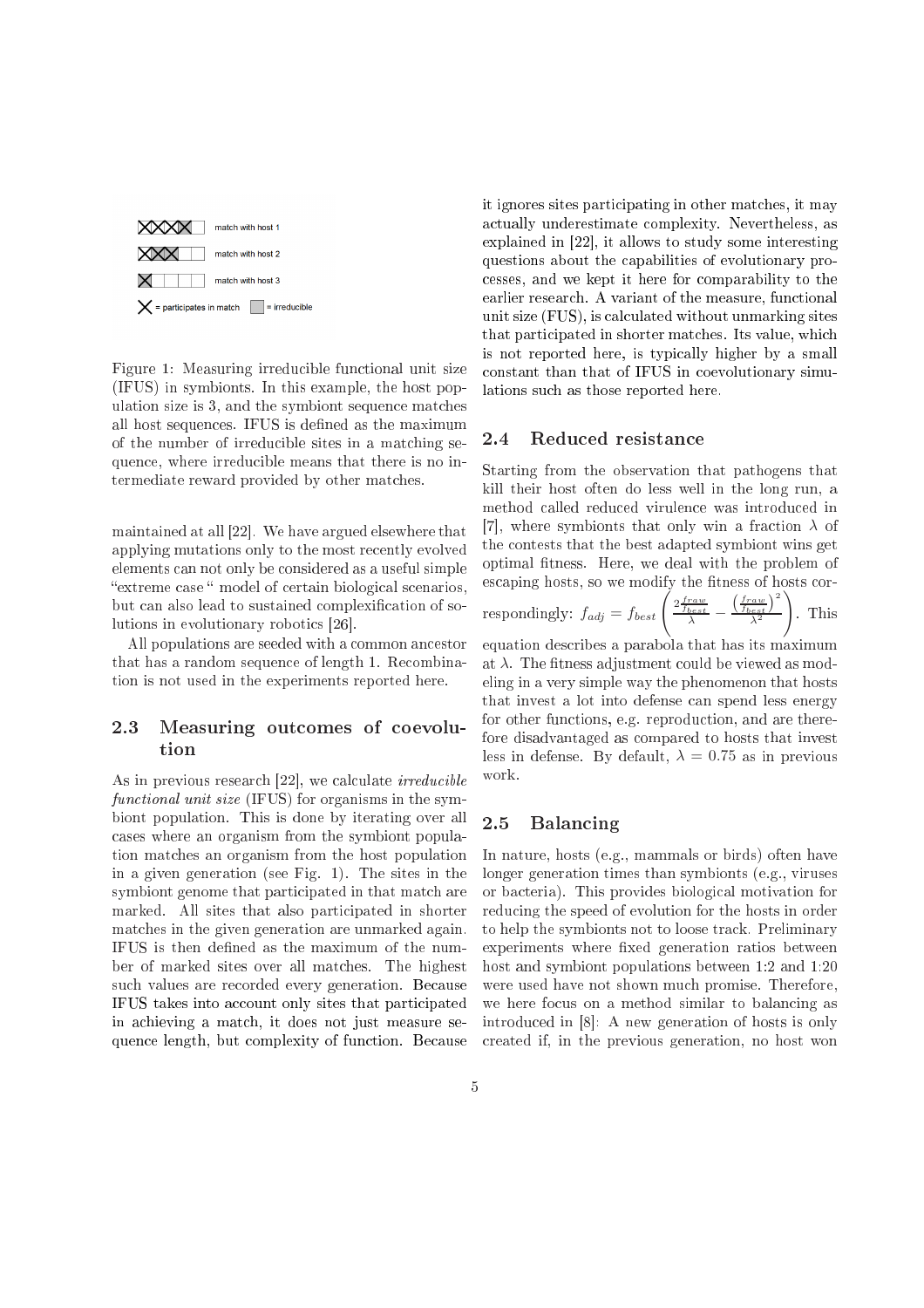over all symbionts. Otherwise, only a new generation of the symbionts is reated.

#### 2.6 Ni
hing

In nature, a single host has only a fixed amount of resour
es that an be exploited by the symbionts. The well known evolutionary method of niching, which has sometimes been applied to oevolution as well  $[9, 10]$ , models this by dividing the bonus obtainable from winning over a given host equally among those symbionts in the same niche  $-$  in this case, this is just those symbionts that won against that particular host. This simple niching method does not have any parameters, but we an easily generalize it by stating that  $f_{final} = \frac{f_{orig}}{(niche\;con}$  $\frac{Jorig}{(niche\ count)^x}$ . Then  $x=1$  is the standard case and  $x = 0$  corresponds to not using niching at all. If we set  $0 < x < 1$ , this corresponds to a situation in whi
h several symbionts deplete host resources subadditively, whereas for  $x > 1$ , they have synergistic (superadditive) effects on host resources. In principle, it is also possible to set  $x < 0$ , although one might wonder to what kind of biologi
al s
enario this orresponds. What omes to mind are situations where the host's immune system can be overpowered more easily if more parasites are present, and therefore the gain for individual parasites is greater. Scenarios of roughly this kind have been reported in the ontext of investigating quorum sensing in ba
teria  $[27]$ .

# 3 Experiments and results

A first set of experiment examines complexification when the host population is constrained and fitness proportional sele
tion is used (Fig. 2; as for all following results, 20 runs with different random seeds have been performed per configuration). All configurations achieve sustained linear growth of complexity in this ase. Compared to plain sele
tion, ni
hing increases the final complexity significantly when applied on it own or together with balan
ing, whereas balan
ing on its own, as well as redu
ed resistan
e, significantly decrease the final complexity.



Figure 2: Complexification when constraints are present and fitness proportional selection is used. Black: default; blue: niching; green: reduced resistance; red: balancing; purple: balancing  $+$  niching. The central line indicates the mean of 20 runs, whereas the surrounding ribbon indicates the uncertainty of the mean (standard error).

When the host population is constrained and truncation selection is used (Fig. 3), all configurations a
hieve sustained linear growth of omplexity, whi
h is even faster than when using fitness proportional selection. Compared to plain selection, niching alone does not hange anything. Balan
ing with or without niching leads to a significant decrease in final complexity, and redu
ed resistan
e even more so.

If the host population is not constrained, it becomes much more difficult for the symbionts to win over the hosts. As a result, mu
h less omplexity evolves. For fitness proportional selection (Fig.  $4$ ), omplexity onverges at a low level for plain sele
tion, ni
hing and redu
ed resistan
e. However, balan
ing applied alone or with ni
hing leads to a moderate growth of omplexity.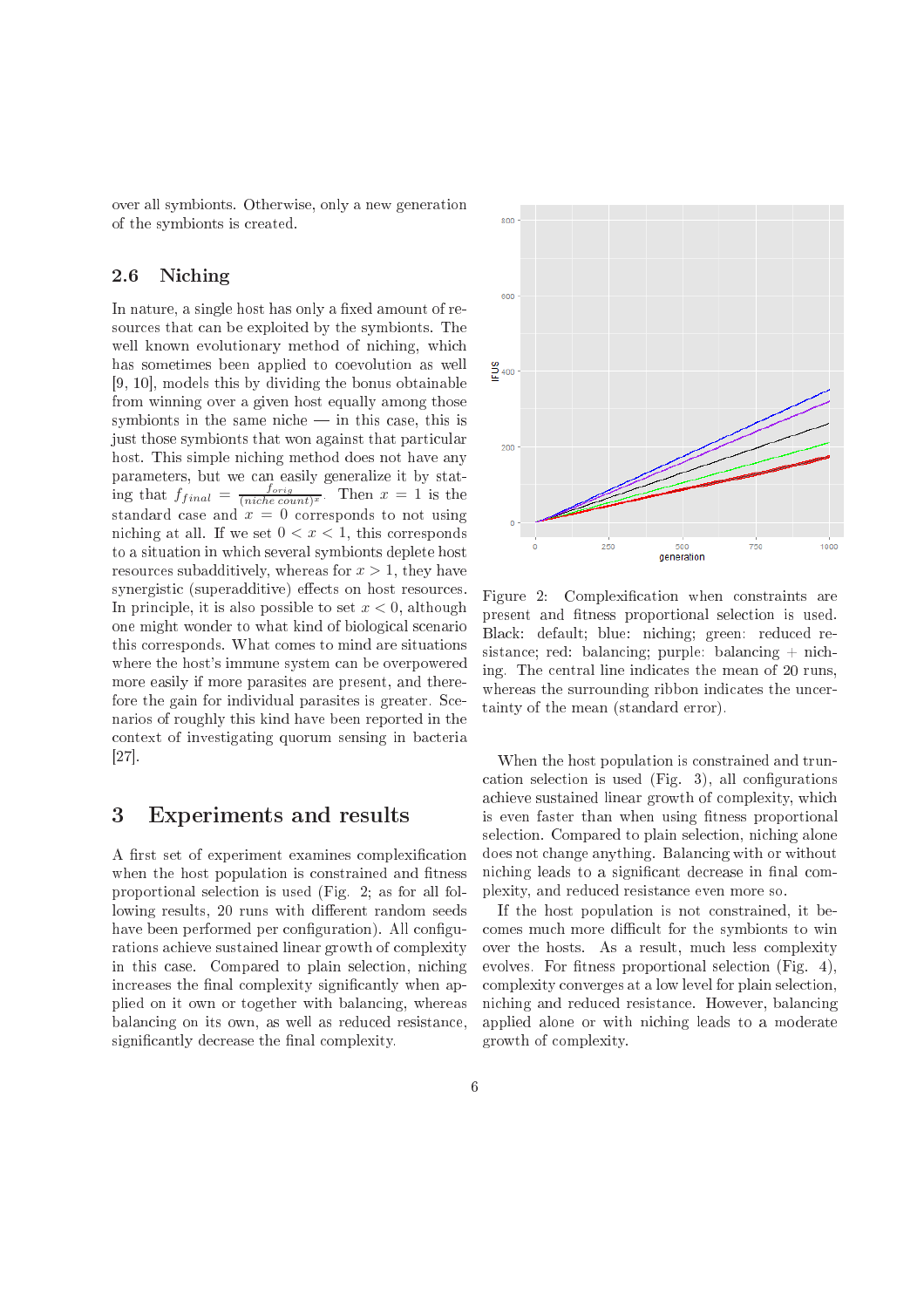

Figure 3: Complexification when constraints are present and truncation selection is used. Black (hidden behind blue): default; blue: ni
hing; green: redu
ed resistan
e; red (hidden behind purple): balan
 ing; purple: balancing  $+$  niching. The central line indicates the mean of 20 runs, whereas the surrounding ribbon indicates the uncertainty of the mean (standard error).

If the host population is not constrained and trunation sele
tion is used (Fig. 5), a moderate growth of omplexity is a
hieved with plain sele
tion. Balan
ing leads to onvergen
e (if applied with ni
hing, the level is higher than if applied without ni
hing). Niching significantly increases the final complexity. Redu
ed resistan
e leads to a mu
h more dramati increase of final complexity, reaching about  $\frac{2}{3}$  of the final complexity in the constrained hosts case.

Taking a closer look at the reduced resistance method when applied with truncation selection in the un
onstrained hosts ase (Fig. 6) and in the constrained hosts case (Fig.  $7$ ), we find that significant complexification is achieved in a relatively wide parameter range, although the optima are at

Figure 4: Complexification when constraints are not present and fitness selection is used. Black (hidden behind green): default; blue: ni
hing; green: redu
ed resistance; red: balancing; purple: balancing  $+$  niching. The central line indicates the mean of 20 runs, whereas the surrounding ribbon indicates the uncertainty of the mean (standard error).

different parameter values, and that the parameter ranges where significant complexification is achieved are similar for very different task difficulty ratios.

Standard niching proves superior in terms of complexification when compared to "generalized niching" with other niching coefficients, as Fig. 8 reveals. Trun
ation sele
tion was used with these experiments Be
ause very strong sele
tion pressure was found to be ne
essary for some of the experiments reported in [22], we also examined complexification when standard niching is used together with truncation selection with different selection strengths. As a result, it was found (see Fig. 9) that using a 5% sele
tion threshold did not lead to better results than the 10% threshold that is used in all other experiments here, whereas using a 20% threshold lead to mu
h worse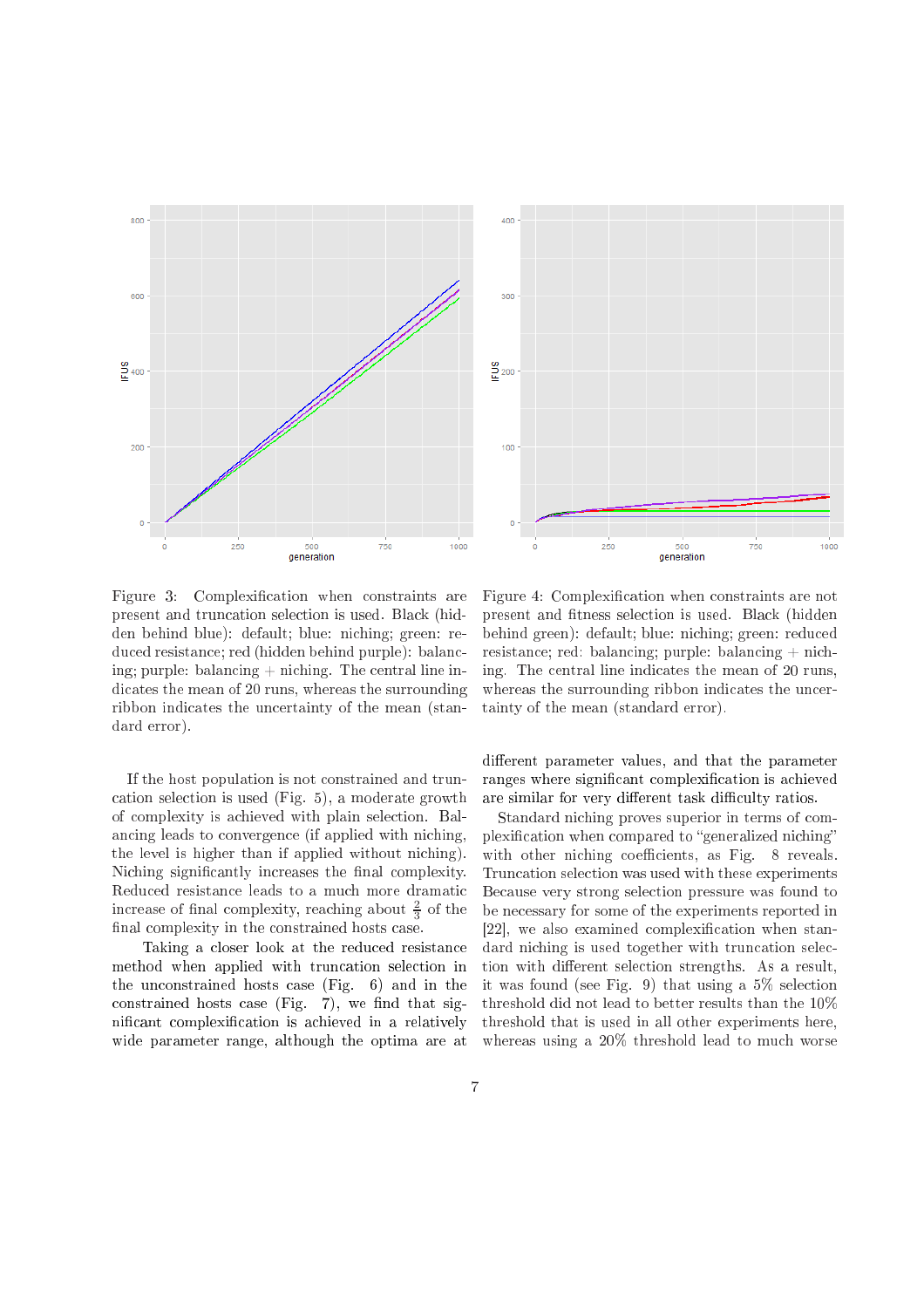

Figure 5: Complexification when constraints are not present and trun
ation sele
tion is used. Bla
k: default; blue: niching; green: reduced resistance; red: balancing; purple: balancing  $+$  niching. The central line indi
ates the mean of 20 runs, whereas the surrounding ribbon indicates the uncertainty of the mean (standard error).

results.

One might expect that niching increases the diversity in the population in the experiments reported here. Snapshots were taken at generation 200 for niching and no niching configurations using fitness proportional and truncation selection. It was measured for all generations back to the first how many of the individuals in that generation still had offspring in the final generation, in other words, the number of lineages that survived to generation 200 (Fig. 10). This shows that niching does not make a difference if the host population is onstrained. If the host population is un
onstrained, a higher lineage diversity is present transiently approximately between 20 and 60 generations ba
k when ni
hing is not used. When ni
hing is used, there is no higher diversity than in Figure 6: Complexity (IFUS) rea
hed after 1000 generations without onstraints when using redu
ed resistance with different coefficients.

the onstrained hosts ase.

#### $\overline{\mathbf{4}}$ **Discussion**

The goal of finding a method that leads to stable coevolutionary complexification even in the case of unequal task difficulties has been achieved. Reduced resistance achieves this if applied together with truncation selection. The results indicate that this method is relatively robust with respect to different task difficulty ratios (from 1:1 to 1:10) and resistance reduction factors. Niching together with truncation selection also achieves sustained complexification, although mu
h slower. However, mu
h remains un
lear about why the examined stabilization techniques interact with the selection methods the way they do. For the simplest s
enarios dis
ussed here, it is possible that using analytical models could lead to further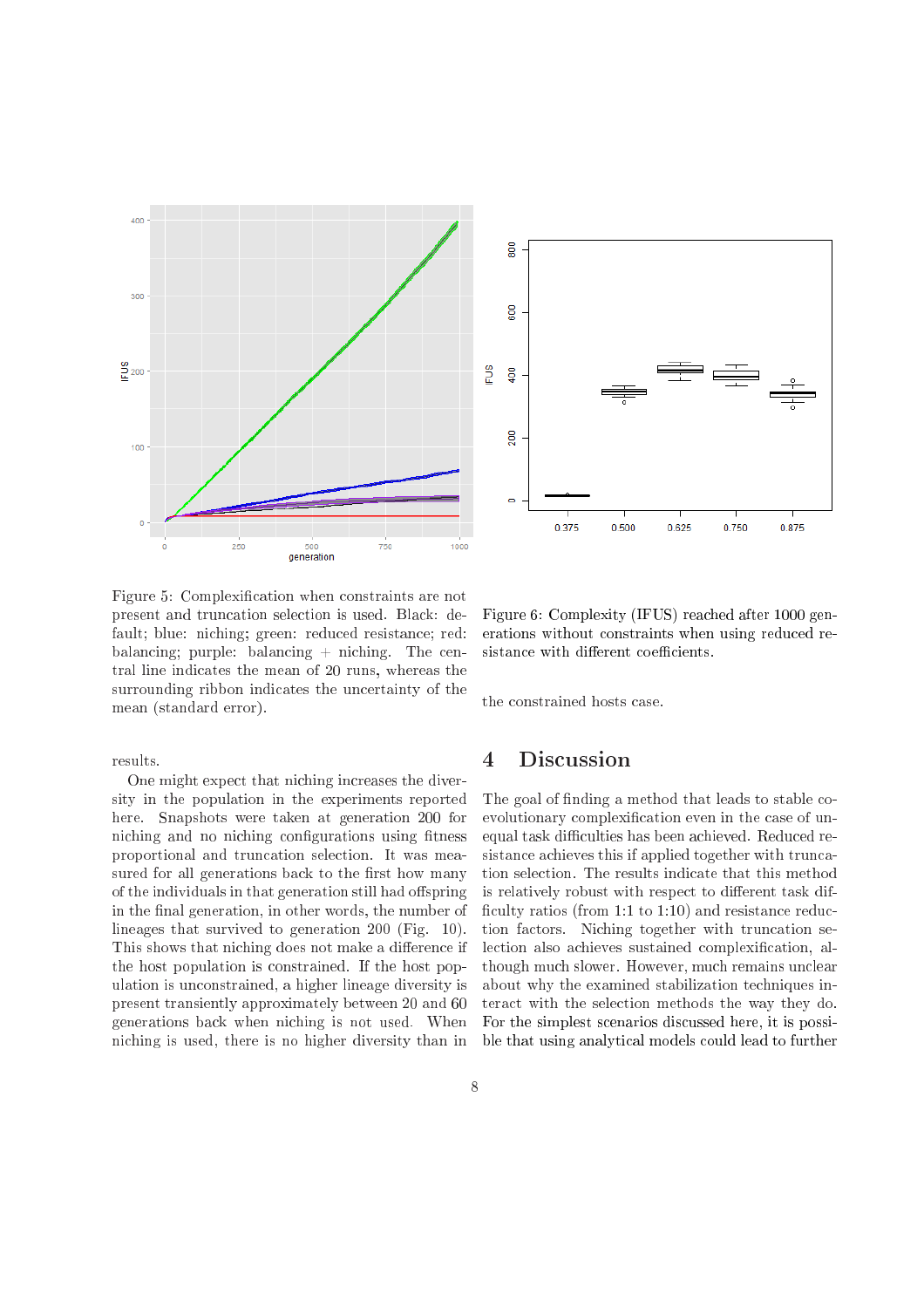



Figure 7: Complexity (IFUS) rea
hed after 1000 generations with onstraints when using redu
ed resistance with different coefficients.

insights regarding that question.

While we have only looked at two extreme points in terms of task difficulty ratios here, previous research suggests that results for intermediate task difficulty ratios will also be intermediate between the results for the extreme cases presented here  $[22]$  in terms of both the final complexity achieved and the presence of linear growth of omplexity.

It is also desirable to maintain a high diversity of solutions in the population both for practical (further adaptability) and theoreti
al (modeling ni
hing and spe
iation) reasons. Standard ni
hing does not a
hieve this goal with the studied task. In the future, further research on the influence of modified versions of ni
hing on population diversity will be ondu
ted. In this regard, one might expect that introducing spatial structure into the populations, either on its own or in ombination with the methods studied here, will lead to mu
h higher diversity.

Figure 8: The influence of niching coefficients on complexification. Black: 1.0; blue: 0.5; green: 2.0; red: -0.5; purple: -1.0; orange: -2.0.

The achieved rate of complexification can be compared to theories on the rate of evolution  $[28, 29, 30]$ . In the original configuration (constrained sequences, truncation selection, none of the methods for enhancing oevolutionary stability used), whi
h is also one of the fastest omplexifying, we have an IFUS of 641 after 1000 generations on average. Be
ause ea
h site can be one of 10 different numbers, the average increase of information content (algorithmic complexity) is  $\text{ld}10 \cdot \frac{641}{1000} \approx 2.1 \text{ bit}$  / generation (strictly speaking, it is slightly lower be
ause the last few elements of the sequen
e are not onverged in the population). Following Worden [29], for a selection strength of  $10$ (i.e.,  $\frac{1}{10}$  of the population is selected as parents and each has 10 offspring) we would expect a rate of less than  $\text{Id}10 \approx 3.3$  bit / generation. (Notice that the model assumes a fixed genome length. However, beause we are applying mutations only at the end of the sequen
e per default, the part of the genome that is under a
tive evolution is of onstant size here, so we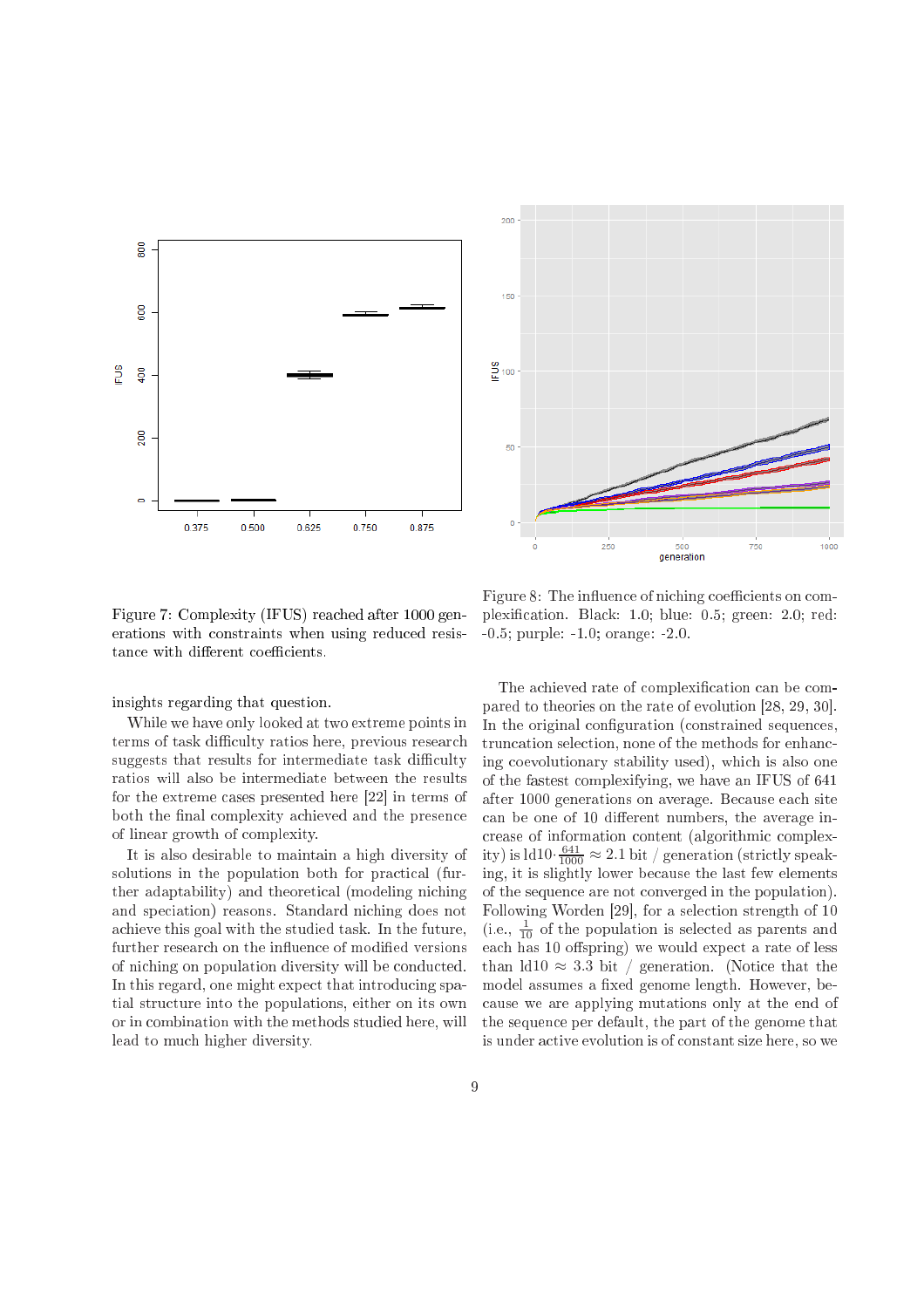

Figure 9: The influence on different selection thresholds on complexification when niching is used together with trun
ation sele
tion. Bla
k: 10%; blue: 20%; green: 5%.

expect the model to be valid for our case.) Furthermore, this theory predicts that the rate grows logarithmi
ally with sele
tion strength, but is not orrelated to population size. As can be seen in figure 11, the rate grows less than logarithmi
ally at higher selection strengths, and there is a weak correlation between the rate and population size for the examined range of parameters. As discussed in [29], there can be various factors in any but the simplest scenarios that prevent the theoreti
al speed limit from being reached. Nevertheless, the results indicate that Worden's theory may be useful to get a rough estimate of possible rates of evolution in this s
enario and others, whi
h may also allow investigating how various fa
tors related to evolutionary operators and encodings influence the actual rates of evolution in future experiments.

The functional sequences in the genome are essentially equivalent to random sequen
es (see remarks

Figure 10: The influence of niching on lineage diversity. Bla
k (hidden behind blue): onstraints / no ni
hing; blue: onstraints / ni
hing; green: no onstraints / no niching; red: no constraints / niching.

in se
tion 2.3), therefore we basi
ally measure the algorithmi or Kolmogorov omplexity of features involved in matches [31]. Of course, another fundamental question around the issue of complexification is whether the omplexity on
erned with the stru
 tural regularities can increase  $[32]$ . This questions is not addressed by our simulations. We regard the growth of algorithmic complexity of the genotype and phenotype as a necessary (but not sufficient) condition for the (
o-)evolution of omplex behaviors.

Obviously, sustained linear growth of fun
tional omplexity is a desirable goal for evolutionary robotics. Some previous research indicates that the results a
hieved here an indeed be transferred to evolutionary roboti
s provided that the representations and evolutionary operators for the ontrollers (in this case, neural networks) are adjusted accordingly [26].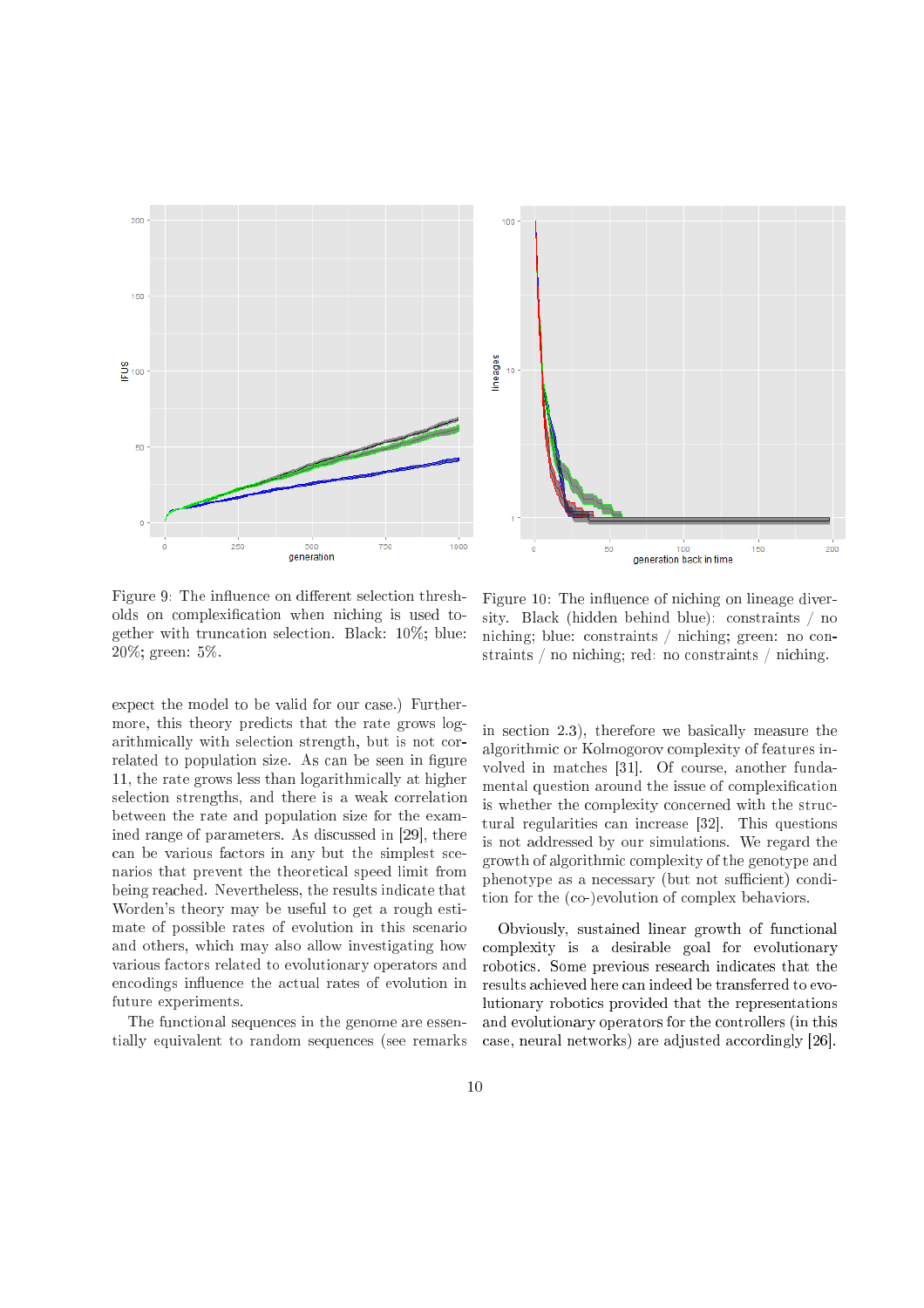

Figure 11: Information gain per generation (black) as compared to Worden's predicted speed limit for evolution (blue). Left: For different population sizes; Right: For different selection strengths.

# Acknowledgment

This work was partially funded by the Bielefeld University programme "Bielefelder Nachwuchsfonds" (project "Coevolutionary complexification of autonomous agents").

### References

- [1] K. A. De Jong, *Evolutionary Computation*  $-A$ Unified Approach. MIT Press, 2006.
- [2] R. Poli, W. B. Langdon, and N. F. McPhee, A Field Guide to Genetic Programming. Published via http://lulu.com, 2008. [Online]. Available: http://www.gp-field-guide.org.uk
- [3] S. Doncieux, N. Bredeche, J.-B. Mouret, and A. E. Eigen, "Evolutionary robotics: what, why. and where to," Frontiers in Robotics and AI, 2015.
- [4] N. Barton and L. Partridge, "Limits to natural selection,"  $BioEssays$ , vol. 22, pp. 1075-1084, 2000.
- [5] R. H. Thornhill and D. W. Ussery, "A classification of possible routes of darwinian evolution," Journal of Theoretical Biology, vol. 203, pp. 111-116, 2003.
- [6] N. Williams and M. Mitchell, "Investigating the success of spatial coevolution," in Proceedings of the Genetic and Evolutionary Computation Con $ference, 2005.$
- [7] J. Cartlidge and S. Bullock, "Combating coevolutionary disengagement by reducing parasite virulence," Evolutionary Computation, vol. 12, pp. 193-222, 2004.
- [8] J. Paredis, "Coevolution, memory and balance," in Proceedings of the International Joint Conference on Artificial Intelligence, 1999.
- [9] C. D. Rosin and R. K. Belew, "New methods for competitive coevolution," Evolutionary Compu $tation$ , vol. 5, pp. 1-29, 1997.
- [10] S. Goings and C. Ofria, "Ecological approaches to diversity maintenance in evolutionary algorithms," in Proceedings of IEEE Alife, 2009.
- [11] F. de Boer and P. Hogeweg, "The role of speciation in spatial coevolutionary function approximation," in Proceedings of the Genetic and Evolutionary Computation Conference, 2007.
- [12] S. Nolfi and D. Floreano, Evolutionary Robotics - The Biology, Intelligence, and Technology of Self-Organizing Machines. MIT Press, 2000.
- [13] K. O. Stanley and R. Miikkulainen, "Competitive coevolution through coevolutionary complexification," Journal of Artificial Intelligence Research, vol. 21, pp. 63-100, 2004.